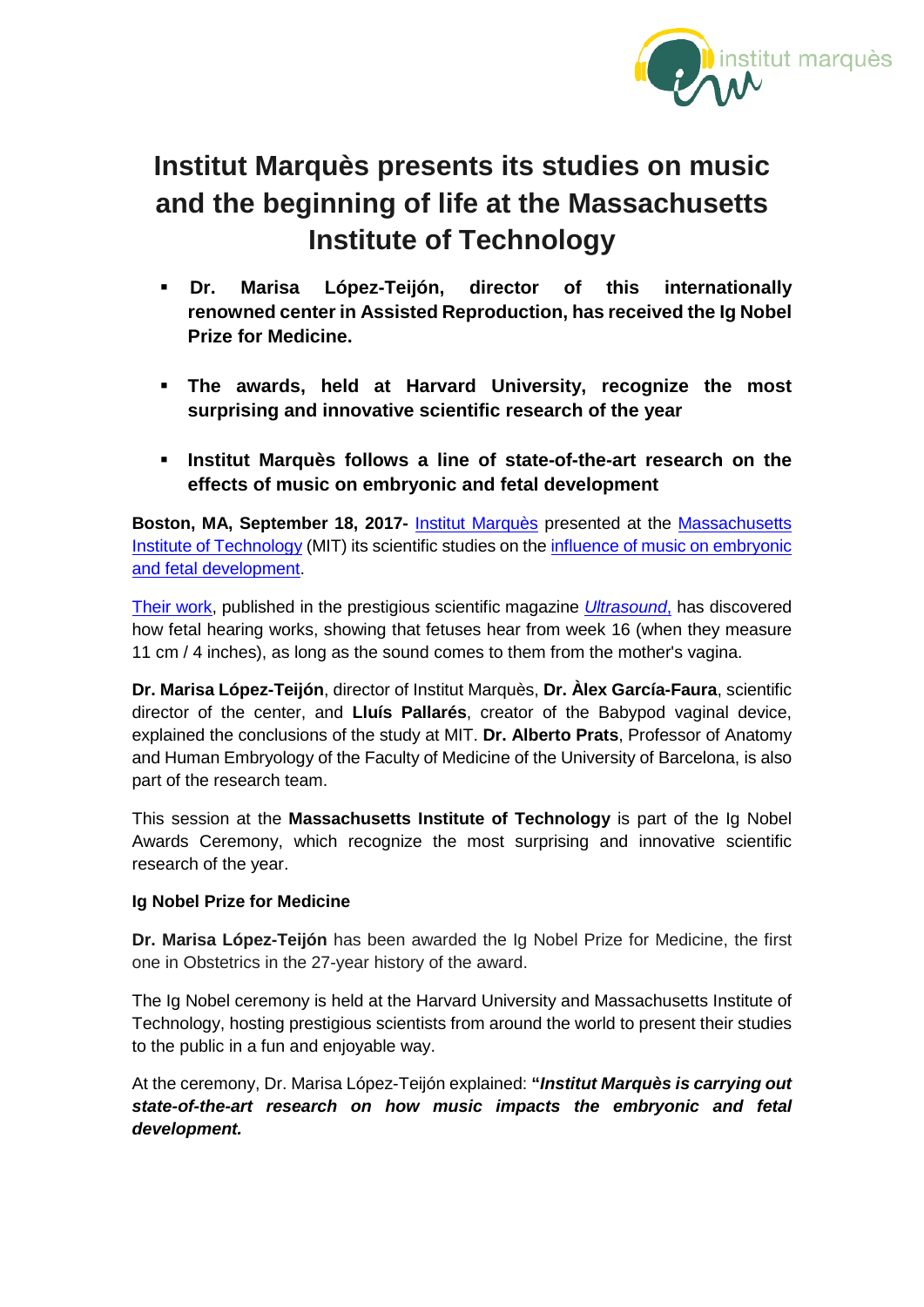

*We have improved in vitro fertilization by applying musical vibrations inside the incubators in all our fertility clinics.*

*By inserting a speaker in the vagina of thousands of patients for the first time we have been able to communicate with the fetus. To achieve this we have created the Babypod. This is an FDA approved vaginal speaker that connects to the mobile phone.* 

*Thanks to the Babypod, we have discovered how fetal hearing works: fetuses can barely hear noise outside the womb. The fetal ability to hear starts when the fetus only measures 4 inches or 11cm. Until now medical literature could only confirm that fetuses heard from week 26 onwards. Fetuses responds just like babies, with speech and movements because they are learning to communicate. The myth of talking to your belly is over"*

According to Institut Marquès' studies, **we can now communicate with the fetus and neurologically stimulate it.** Any kind of sensory stimulation is good,-and the earlier the better.

Music stimulates language learning. And as we see, **learning can begin in the womb.**

The Ig Nobel Prize represents a recognition for the research of Institut Marquès to improve assisted reproduction treatments.

## *Interesting links:*

Music and fetal stimulation:

<http://www.fertility-experiences.com/what-is-the-meaning-of-music/>

<http://www.fertility-experiences.com/the-story-of-a-discovery/>

<http://www.fertility-experiences.com/the-story-of-a-discovery-2-the-first-tests-continue/>

<http://www.fertility-experiences.com/the-story-of-a-discovery-3-the-scientific-research-starts/>

<http://institutomarques.com/en/scientific-area/response-fetus-vaginal-music-2/>

<http://www.institutomarques.com/pdf/ultrasound.pdf>

Music and fertility:

<http://www.fertility-experiences.com/music-enhances-in-vitro-fertilisation/>

[http://www.fertility-experiences.com/ivf-to-the-beat-of-the-music-we-have-made-our-embryos](http://www.fertility-experiences.com/ivf-to-the-beat-of-the-music-we-have-made-our-embryos-dance/)[dance/](http://www.fertility-experiences.com/ivf-to-the-beat-of-the-music-we-have-made-our-embryos-dance/)